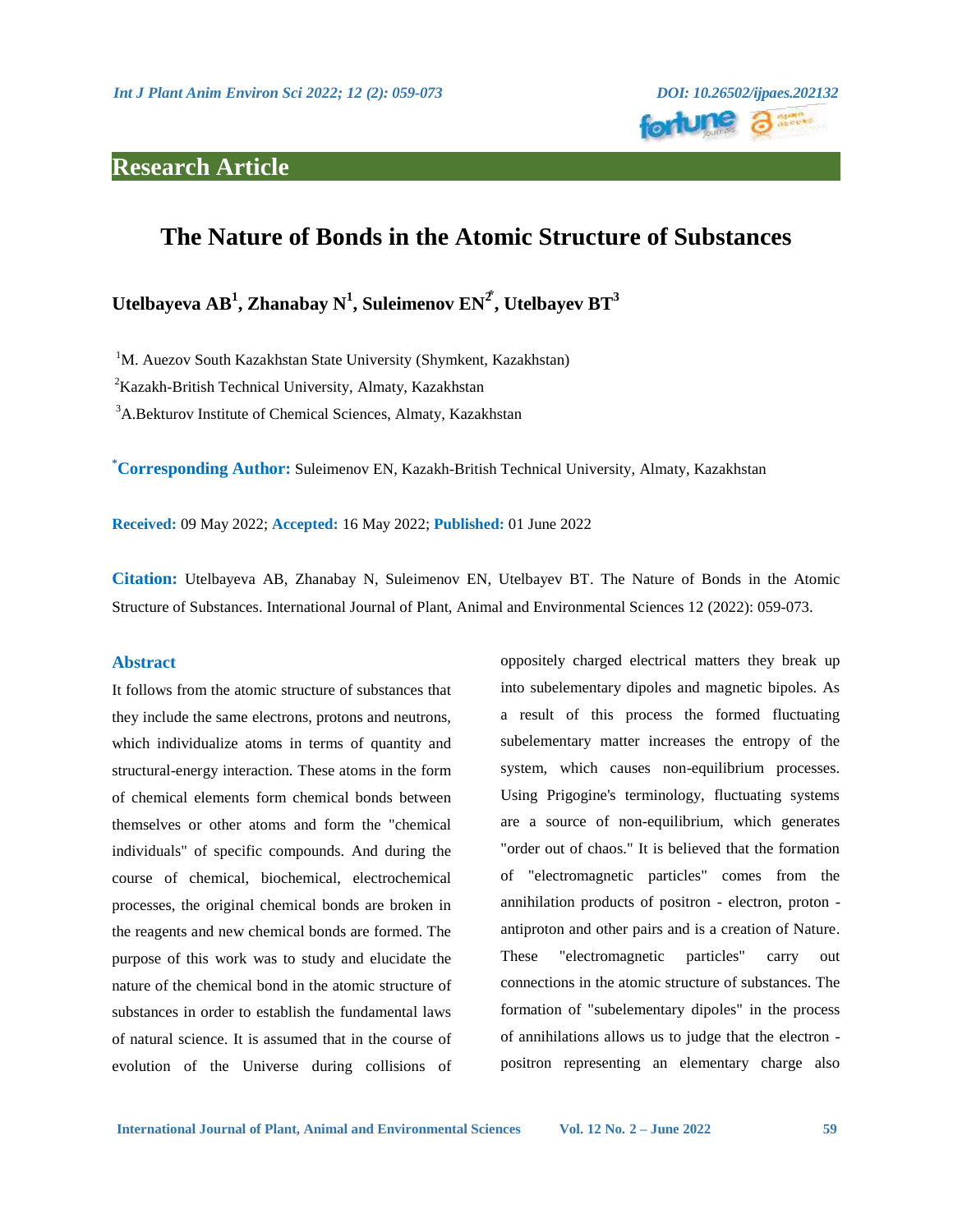consists of dipole structures, where the poles interact with each other through magnetic bipoles. The electrical and magnetic components of "electromagnetic particles" fluctuations create a picture of a standing wave taken for particle-wave duality of the particle. Fluctuating "electromagnetic particles" combining thermal, magnetic, electrical properties determines the nature and direction of processes according to the entropy principle of the structural-energy correspondence of the system.

**Keywords:** Chemical bond; Atom; Electron; Positron; Dipole; Magnetic bipole; Electromagnetic particle

### **1. Introduction**

For a correct assessment of the ongoing changes in nature it is necessary to consider these processes in the form in which they are. We observe the world only through the prism of a combination of experimental results and new theoretical concepts. With the expansion of our knowledge we became convinced that it follows from the atomic structure of substances, that they include the same electrons, protons and neutrons, which individualize atoms in quantity and structural-energy interaction [1-12].

These atoms in the form of chemical elements between themselves or other elements form chemical bonds, the strength of which is characterized by the binding energy, and a certain number of chemical elements form specific "chemical individuals" of macroscopic compounds [13]. According to Feynman's suggestion [14], polarized electrons are responsible for the origin of a variety of material

formations, and in the absence of this property, all atoms in the world would have very similar properties, would not be attracted to other atoms, forming chemical bonds. It is noted in [15] that the simplest carrier of chemical properties is an atom (including an ionized one), consisting of a nucleus and electrons moving around it, and the nature of the bond is explained in the formation of new electronic (molecular) orbitals.

It is well known that electrically charged objects create a corresponding field, and, in turn, moving charged particles generate a magnetic field [16-19]. These concepts are the foundation of classical electrodynamics and are based on the fact that the interaction of electric charges is carried out through electromagnetic fields. The essence of the interaction and the physical properties of these fields are described by Maxwell's electrodynamic equations [20]. At the same time, the magnetic field is not only created by moving charges that create an electric current, but also acts on them called the Ampère force [21-23].

Real chemical, biochemical, electrochemical and electrical transformations show that when these processes occur, heat, light and "magnetic phenomena" appear, which are forms of energy transfer, which under appropriate conditions, again create an electric current. These provisions are formulated in the form of M. Faraday's thesis that regardless of the thermal, light, chemical, physiological, magnetic or mechanical energy source, they can all manifest themselves in the form of the same electricity [24].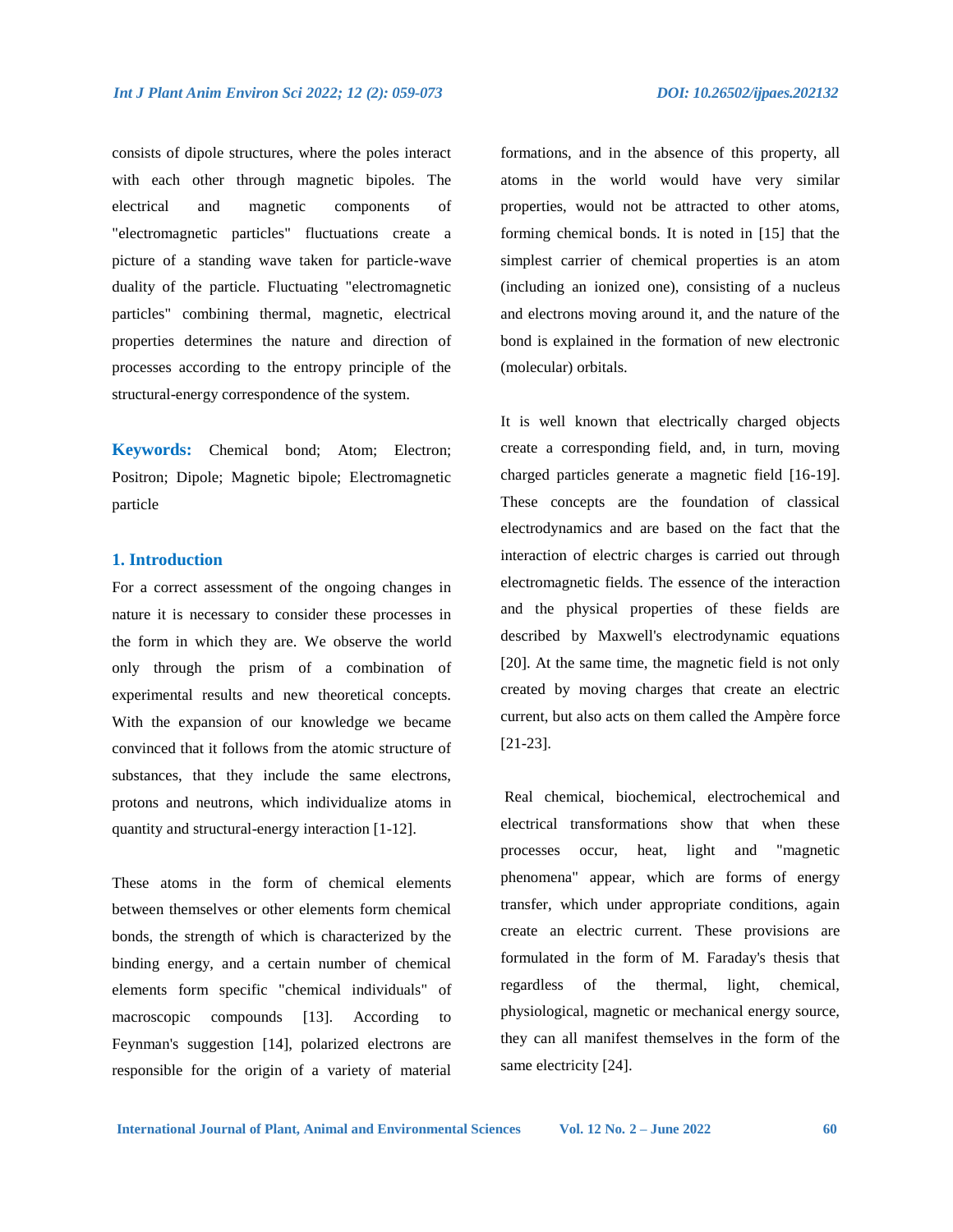That is, electricity is directly related to the forms of energy transfer and it should be noted that "energy" is a conceptual expression introduced by researchers to describe the state of moving matter, which is estimated by the product of mass by a value characterizing its movement. And according to the generally accepted definitions of energy, this concept is formulated as: "energy is a scalar physical quantity, which is a single measure of various forms of motion and interaction of matter, a measure of the transition of the motion of matter from one form to another" [25].

Hence it follows that any energy manifestations represent moving matter, and energy transfers in the form of heat, light, magnetism and other forms are a set of moving elementary matters - "theplotrons" [26], photons, magnetic bipoles and other particles, respectively.Thus, in the course of physical and chemical transformations of substances, energy manifestations mean the presence of "some elemental matter" in the atomic structure, which determines their structural and energy interaction.

Therefore, a scientifically based approach to identifying the nature of the chemical bond between the constituent elements of the system in the future will open up the possibility of purposeful synthesis of substances with desired properties, accumulation and transfer of energy between material objects and rational use of energy resources. And the purpose of this article is to study and elucidate the nature of the chemical bond of the atomic structure of substances in order to establish the fundamental laws of natural science.

# **2. Discussion**

According to modern concepts, a substance consists of interconnected atoms - electrically neutral particles, consisting of a positively charged nucleus and negatively charged electrons [4-12]. In the relative rest of substances, its state is described by internal energy, which, when the state of the system changes, manifests itself in the form of energy transfers - in the form of work, heat, light, electricity, magnetism, etc. In these processes, the nuclear-electronic system plays an important role, however, so far since then; all the details of the structure of atoms and their nature of bonding in the atomic-molecular structure of substances remain unclear. In relation to modern theories about the structure of the atom, we can say that they are too cluttered with complex calculations and assumptions, which, in our opinion, need significant refinement. In the theory of "Valence bonds", the formation of a chemical bond is explained by the interaction of external (valence) electrons held by positively charged nuclei. And in the molecular orbital method (MMO), the formation of a chemical bond is considered by a linear combination of atomic orbitals (AO), which form molecular orbitals (MO), where electrons in molecular orbitals are located in accordance with the Pauli principle and Hund's rule. In [3], the "G-theory of chemical bonding" is proposed, based on the energy gain in accordance with the structural and energy arrangement of the nuclear-electronic system. Thus, the formation of a chemical bond is usually attributed to the socialization of valence electrons of atoms with a decrease in the energy of the system, despite the repulsion of like charges, referring to the property of electron spins.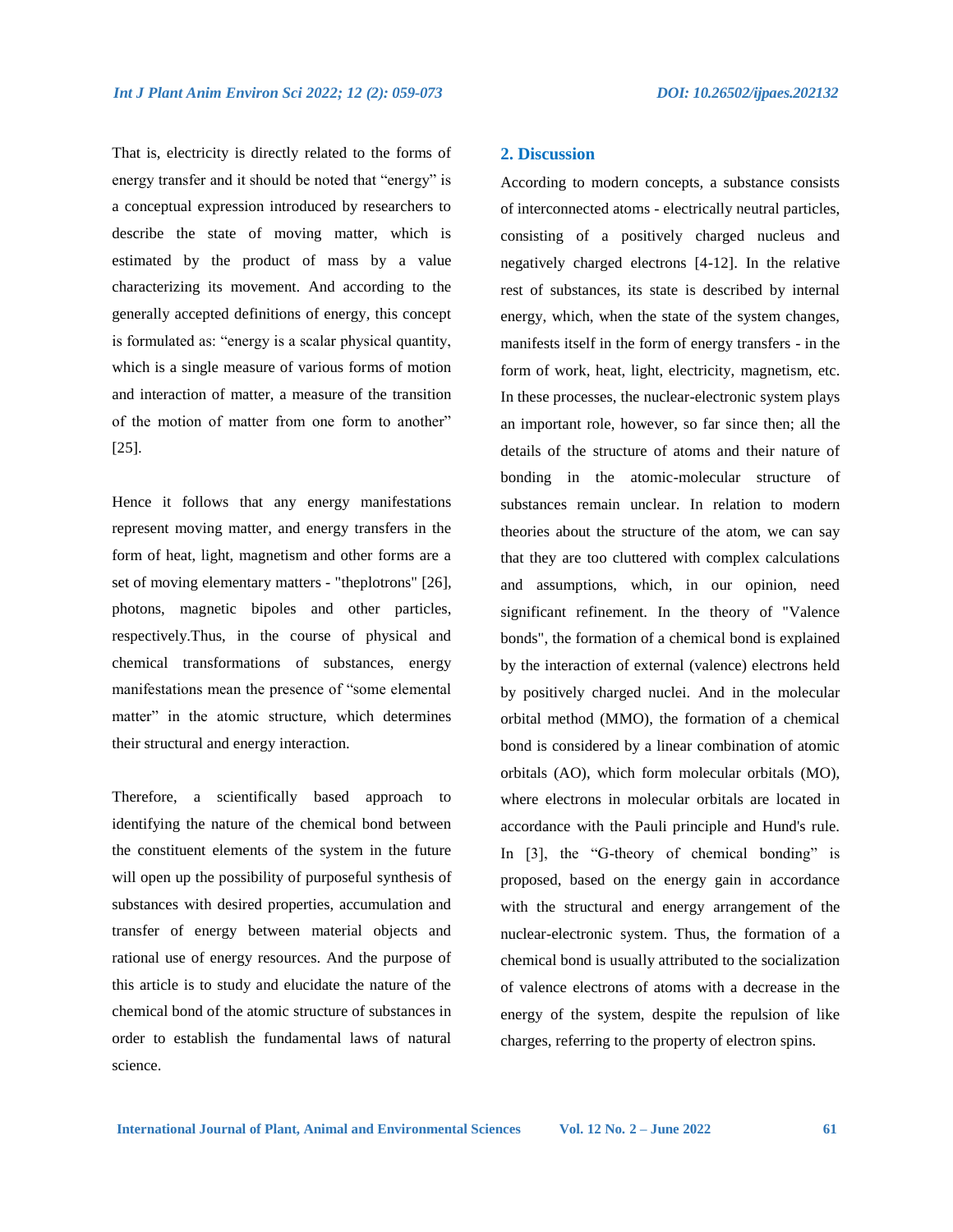It is known from the course of physics that an "electrostatic field" arises around any stationary charge, which does not change its properties over time. This "field" will act on any other electric charge, which will also act on the first charge. According to the experimental data of M. Faraday [24], it is assumed that the charges are surrounded by an "electric field", through which the interaction is carried out. That is, Faraday's works and Maxwell's theoretical reasoning [17] indicated that charges interact with each other through their fields. However, the nature of the lines of force of the electric field, their density is still not disclosed. In addition, the potential nature of the energy of the charges of the nucleus and electrons determine the energy interactions between them, forming atoms, which, when combined in the form of chemical elements, form a given substance. Consequently, the forces connecting atoms in the form of chemical elements are equal to the binding energy between them, and by determining this value, one can estimate the mass of "some matter". In turn, the release (absorption) of heat, light and other forms of energy carriers in chemical, biochemical processes, where there is a break in the original and the formation of new bonds between chemical elements, makes it possible to unequivocally judge that "some matter" that carries out the connection is photons, "theplotrons" and other subelementary matters.

The experimentally determined binding energies and ionization potentials of atoms given in the reference literature made it possible to calculate the mass of these elementary energy carriers based on the classical equations  $\varepsilon = mc2$  and  $\varepsilon = hv$  [26-27]. In

[28], the fundamental role of photons in the formation of atoms and in the occurrence of gravitational and magnetic masses of the electron and positron was noted.

In our opinion, during the evolution of the Universe, some of the existing elementary particles and antiparticles (electron - positron, proton - antiproton, etc.) were annihilated with each other and formed subelementary dipoly - photons, " theplotrons ", which possibly represent the "ethereal medium" until now still a controversial issue. This environment is constantly replenished with photons and "theplotrons" of solar, cosmic rays, lightning discharges and other natural processes. For example, a lightning discharge releases 109-1010 joules of energy, which is spent on creating thunder, heating the air, flashing light and other electromagnetic waves. For example, as a result of annihilations of elementary particles of an electron and a positron at their maximum approximation to the Planck length (1.60•10-35m), the calculated value of the force according to the Coulomb formula is:

$$
F = 1/(4\pi\epsilon_0) \cdot |q_1| \cdot |q_2| / r^2
$$
  
 
$$
F \approx 9.10^{9} \cdot 1, 6.10^{-19} \cdot 1, 6.10^{-19} / (1, 60 \cdot 10^{-35})^2 = 9.10^{41} N
$$

The enormous value of the force 9∙1041N causes the destruction of the integrity and fragmentation of the charge masses into "subelementary dipoles", representing "heattrons", photons, magnetic bipoles and other subelementary particles. For persuasiveness, we assume that the sum of the masses of an electron and a positron is  $2 \cdot 9.31 \cdot 10^{-31} = 18.62 \cdot 10^{-31}$ kg and the number of generated "theplotrons" and photons with a mass of  $9.3 \cdot 10^{-36}$  kg is  $18.62 \cdot 10^{-36}$  kg. 31: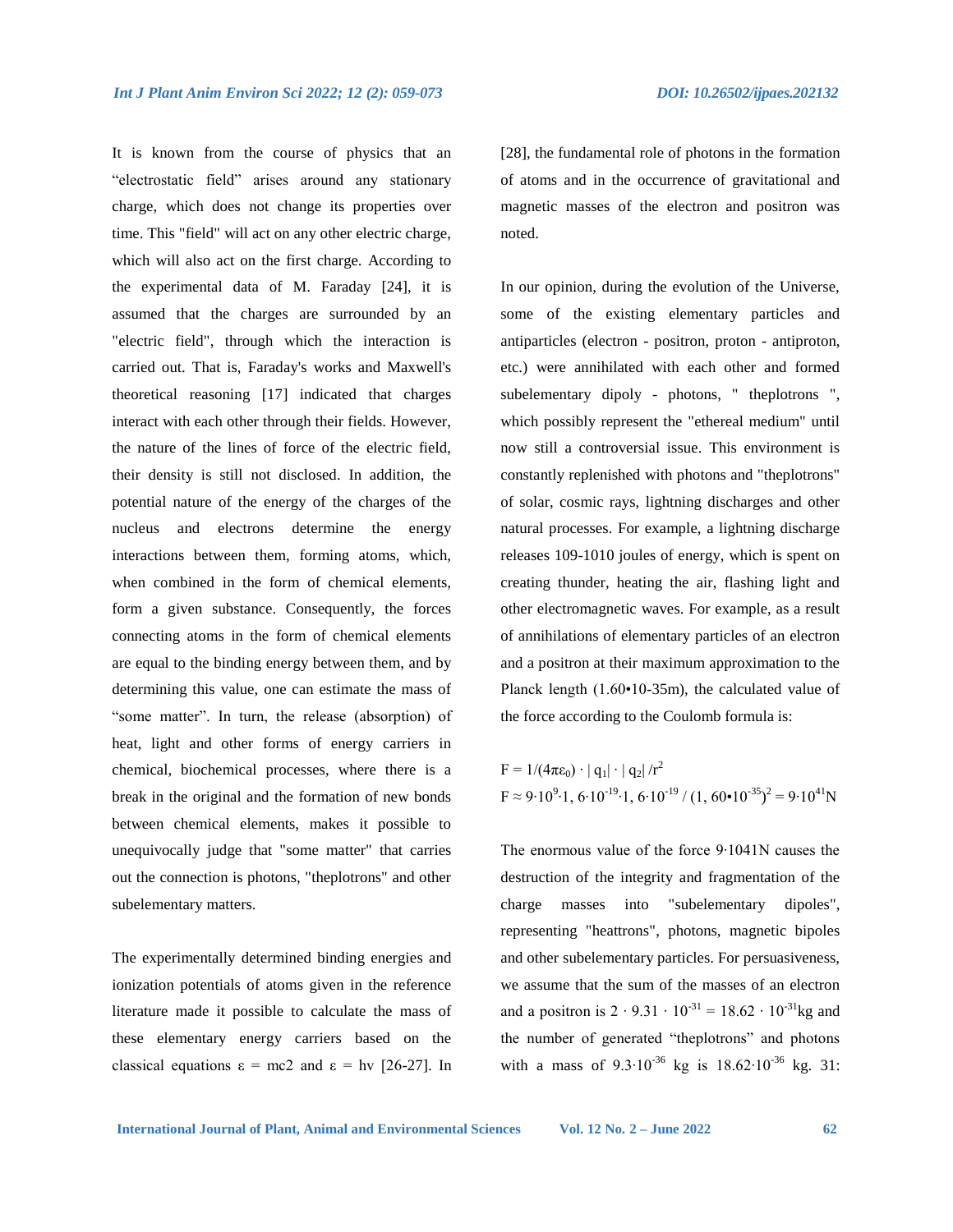9.3⋅10<sup>-36</sup>  $\approx$  2⋅10<sup>5</sup> particles, although the literature notes the formation of two photons.

To determine the mass of "subelementary matter" with magnetic properties, we use the unit of elementary magnetic moment "Bohr magneton"  $(\mu V)$ - equal to the intrinsic (spin) magnetic moment of an electron  $(9.2732 \pm 0.0006)$ <sup>24</sup> J/T. This value means that one Tesla corresponds to approximately 9.27⋅10<sup>-24</sup>J of energy action per unit of magnetic induction. It is well known that any energy action is carried out by means of moving matter, which has a certain mass. And to determine the mass of matter exerting  $9.27 \cdot 10^{-24}$  J of energy action per unit of magnetic induction, we will use the generally accepted conversion units of physical quantities. Based on the fact that the value of 1a.u.m. equal to 1.66 $\cdot$ 10<sup>-27</sup>kg corresponds to 1.49 $\cdot$ 10<sup>-10</sup>J, then for 9.27⋅10<sup>-24</sup>J the mass equivalence of  $1.03 \cdot 10^{-40}$ kg follows. Therefore, per unit of magnetic induction (T) corresponds to a mass of  $1.03 \cdot 10^{-40}$ kg, and taking into account the fact that 1 T is equal to  $1N / (A·m)$ , and 1A is equal to  $2 \cdot 10^{-7}$  N/m, then the mass of magnetic

matter creating the effect of "Bohr magneton" is equal to  $2.06 \cdot 10^{-47}$  kg.

In all cases, charged particles are produced only in pairs with charges of the same modulus and opposite in sign; charged particles also disappear only in pairs, turning into neutral dipole structures. And in all these cases, the algebraic sum of charges for particles and antiparticles remains the same. According to the scientific literature, the annihilation of an electron and a positron produces two photons [29]. According to the law of conservation of charges and matter, the charges of the electron and positron are redistributed along the poles of the dipoles. This phenomenon, the formation of subelementary dipoles in the form of photons and "theplotrons", means that the initial charges have the corresponding dipole structures. Therefore, *the electron and positron taken as an elementary charge also consists of subelementary pole formations in the form of a "tripole", which are the constituent parts of the electron and positron* (Figure 1):



**Figure 1:** Conditional structure of the "tripole" of the constituent parts of the electron (a) and positron (b).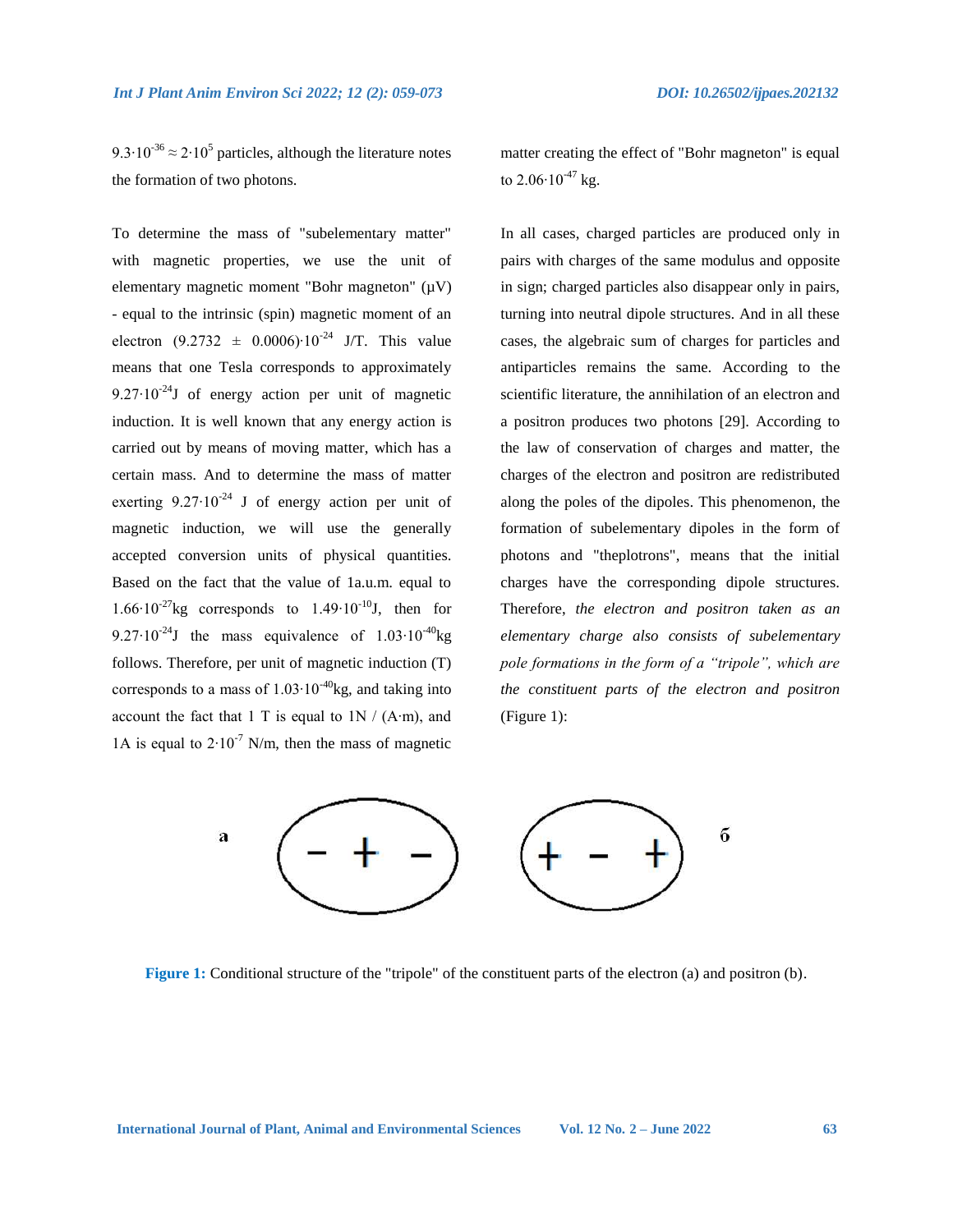The polar parts of the "tripoles" interact through magnetic bipoles. The non-equilibrium distribution of electrical matters in the "tripoli" causes their fluctuation, where the system tends to a state of equilibrium.In this regard, "tripoles" are combined

into relatively large aggregates containing large numbers of "tripoles" according to the conditional scheme proposed in Figures 2 and 3 to the corresponding mass of an electron and a positron:



**Figure 2:** Elementary combinations of "tripoles" of the constituent parts of the electron (a) and positron (b).

The spatial arrangement of five "tripoles" (along the *x* and *y axes* - four "tripoles" that close to the "tripole" on the *z* axis) forms a subelementary cell of the elementary charge, where for an electron in the outer part there will be only negative poles, and for a positron positive ( Figure 3):



**Figure 3:** Conditional schematic spatial view of the "tripoles" of the components of an electron or positron.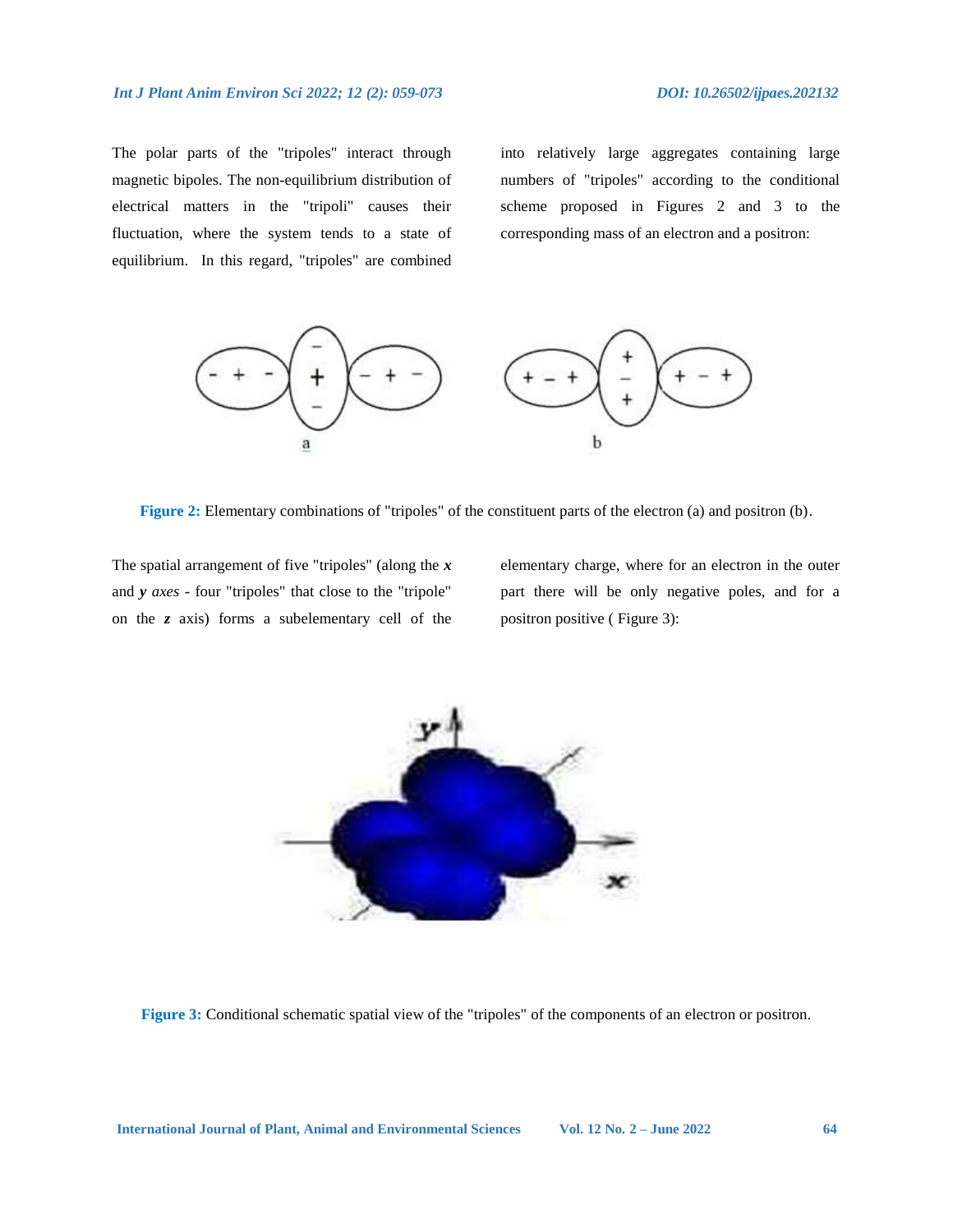The poles of dipoles and "tripoles" are electrical matters, and their potential nature of interaction refers to energy manifestations, i.e. attraction-repulsion between the poles should be carried out by means of "magnetic bipoles". These *"magnetic bipoles" are* 

*the creation of Nature and the energy manifestation of electrical matters, i.e., their property.* The conditional schematic interaction of the poles by means of magnetic bipoles is as follows (Figure 4):



**Figure 4:** Conditional schematic interaction combination subelementary dipoles and magnetic bipoles.

The proposed conditional combination of "electric" and "magnetic" components is *a creation of Nature* and represents the elementary link of the electromagnetic field in the form of an *"electromagnetic particle*" (Fig. 4). In fact, the electromagnetic particle is not new, and as a creation of Nature has existed since the formation of the electromagnetic field, however, it was not taken into account as an elementary material substance that carries out the energy interaction of electrical matters. Those electric charge is a physical quantity that determines the intensity of electromagnetic interactions. Thus, the constituent bases of electric charges are combined dipoles in the form of "tripoles" connected by magnetic bipoles representing charged "electromagnetic particles". Various combinations of

"electromagnetic particles" in the course of evolution is the raw material for the formation of atoms for the formation of "chemical individuals" of substances. Numerous works are devoted to the study of electromagnetic interaction and terrestrial magnetism, in which achievements in the field of physical and mathematical description and application are sufficiently stated [16-24, 30-32].

As you know, substances are electrically neutral, since the electric charges in the atomic structure are the same in modulus and opposite in sign. The interaction of these charges is carried out by means of magnetic bipoles, which, in electrically neutral positions, magnetic bipoles are located in the directions of the corresponding charges. Violation of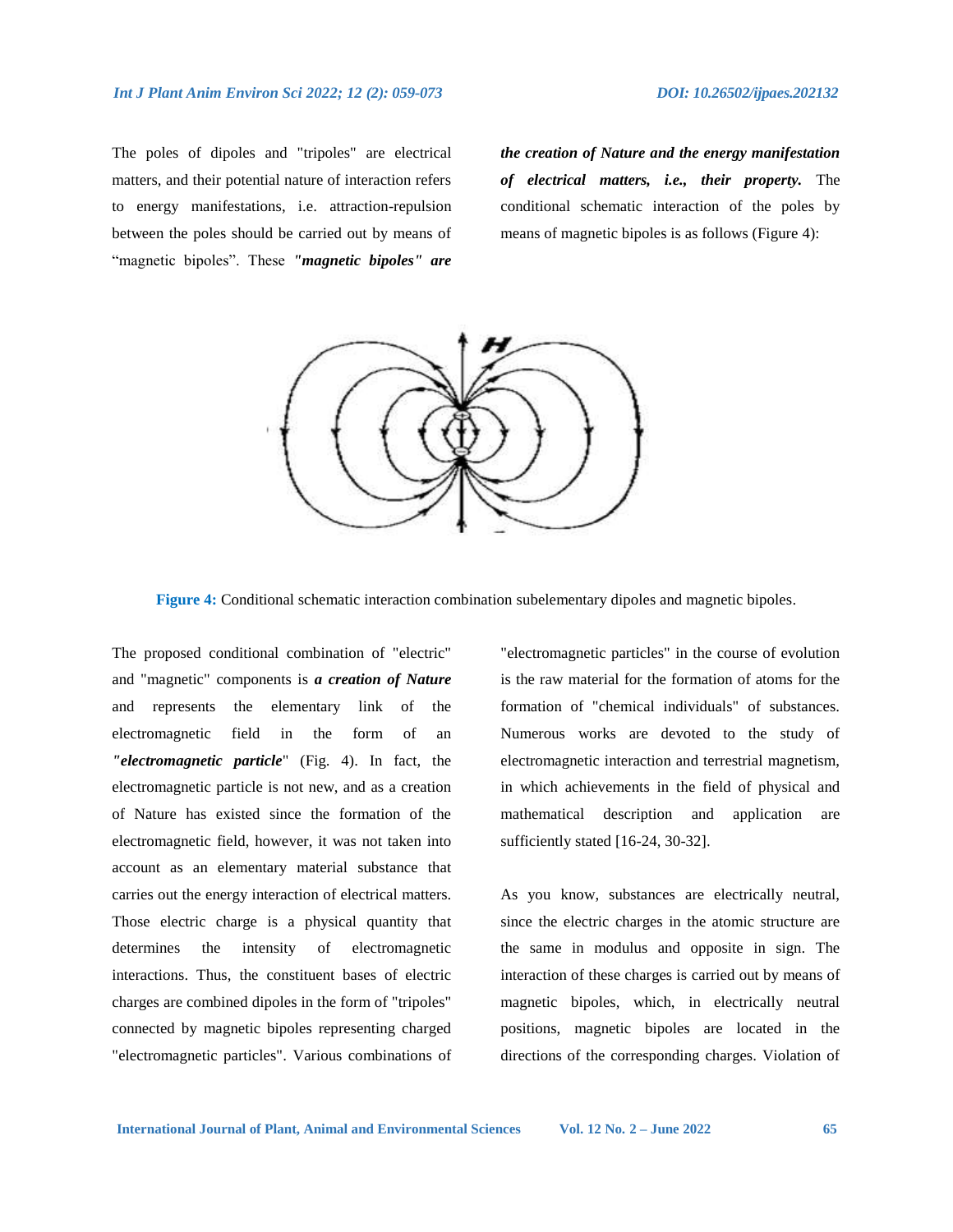the electrical neutrality of the system by the movement of charges leads to an energy manifestation the vortex movement of magnetic bipoles representing subelementary matter. At the same time, matter never turns into energy, since energy characterizes precisely the state of moving or resting matter. In transformations of energy, only the form of the movement of material substances changes in the form of light, heat, electricity, magnetism and other manifestations. And in the above annihilation processes, the released internal energy in the form of subelementary dipoles and magnetic bipoles increases

the entropy and creates non-equilibrium of the system with the environment. An irreversible process takes place to equalize the thermodynamic parameters: chaos in the environment increases and at the local level there is an "adiabatic compression" and the ordering of "electromagnetic particles" into bidipole or more complex combinations. Using Prigogine's terminology fluctuating systems are a source of nonequilibrium, which generates "order out of chaos" [33]. The formation of a bidipole configuration occurs by connecting two "electromagnetic particles" with opposite dipole moments (Figure 5):



**Figure 5:** Conditional bidipole configuration of the "electromagnetic particle".

The bidipole configuration of "electromagnetic particles" is the most - structurally - energetically favorable for balancing the electric potentials of the poles by their fluctuation. Due to the bi-dipole configuration of "electromagnetic particles", the valence electrons of atoms form a chemical bond being attracted to its opposite poles. In addition, this bidipole configuration reveals the physical meaning of the Pauli's prohibition that no more than two electrons can be located in one energy cell. As a result

of fluctuations in the charges of the polar parts of the dipoles, a vortex motion of the magnetic bipoles occurs and a standing wave pattern is created, which in the scientific literature is taken as the corpuscularwave properties of elementary particles.

Since this "electromagnetic particle" is in dynamic equilibrium with photons, "heattrons" and magnetic bipoles of the environment and in order to avoid errors in the directions of their interaction, for clarity,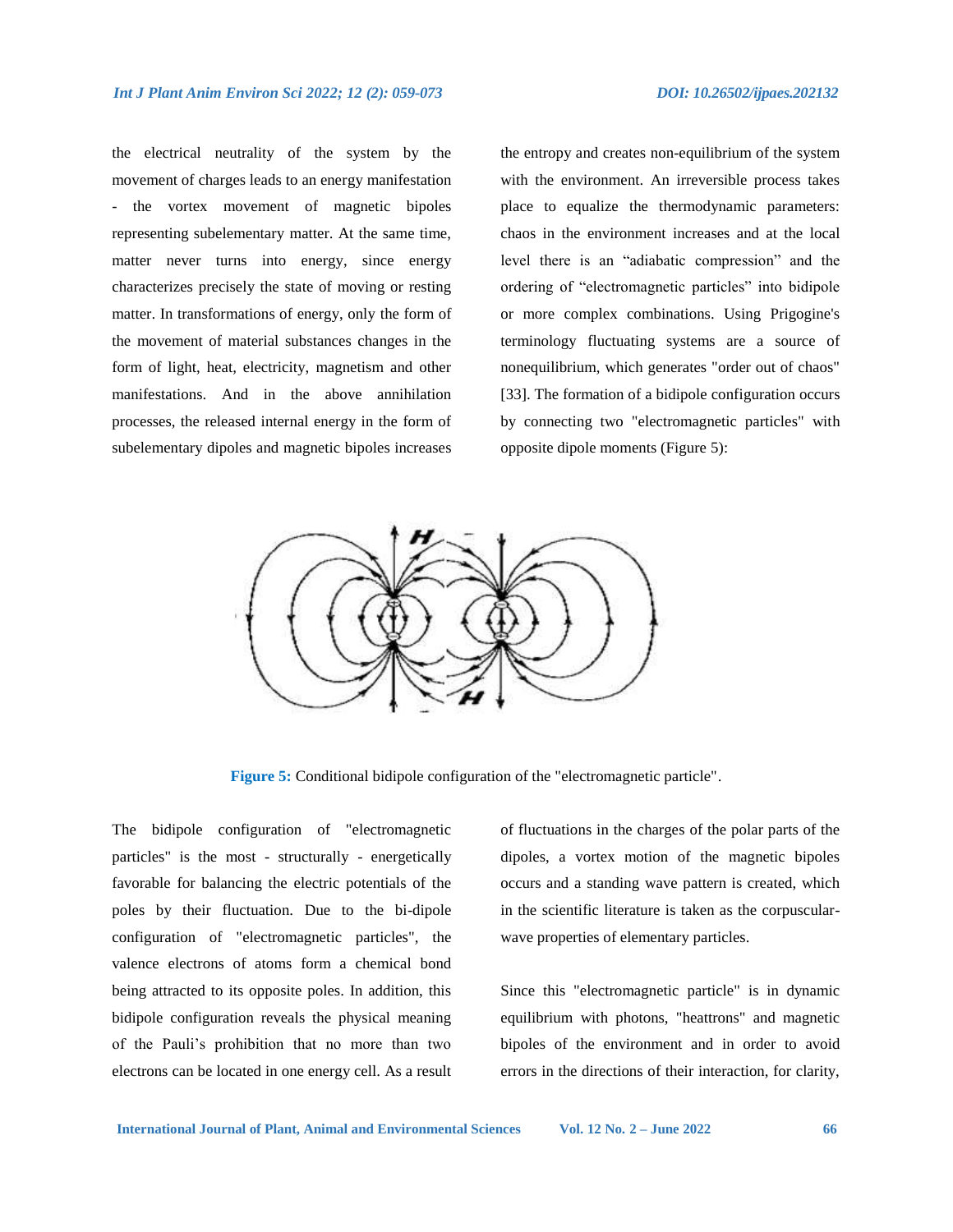we will depict them in the form of the following diagram (Figure 6):



**Figure 6:** Conditional bidipole scheme of "electromagnetic particle".

In turn, the oscillation (fluctuation) of the poles of the dipoles relative to each other with a change in their shape creates a picture of a standing wave and the oscillation frequency is taken as the radiation frequency. As is known, in the scientific literature, the energy of photons is determined by the "*radiation frequency" v*- introduced by M. Planck [34]. That quantum of energy (ε) of electromagnetic radiation realized by photons is directly proportional to the frequency of electromagnetic radiation (*v*) described by the formula:

*ε = hv* or *ε = ћω* where *h =2πћ* = 6.626∙20-34 J∙s - Planck's constant, *ћ = h/2π* - normalized Planck's constant, *ω* - cyclic radiation frequency.

In his calculations, Planck chose the simplest model of the radiating system (cavity walls) in the form of harmonic oscillators (electric dipoles) with all possible natural frequencies. An analysis of the above equations makes it easy to verify the relationship between the radiation frequency and the cyclic frequency from a mathematical point of view according to the formula:

#### *ω = 2πv* or *v = ω /2π*

The cyclic frequency (*ω*) by which the change in the amplitude of oscillations (current or voltage values) is determined depending on the time period on the graph is characterized by a sinusoid. The trajectory of a sinusoid in time, expressing only the value of the amplitude, led to confusion with non-existent wave processes. This led to an insoluble dilemma to the postulation of corpuscular-wave properties of elementary particles and the appearance of Heisenberg's uncertainties.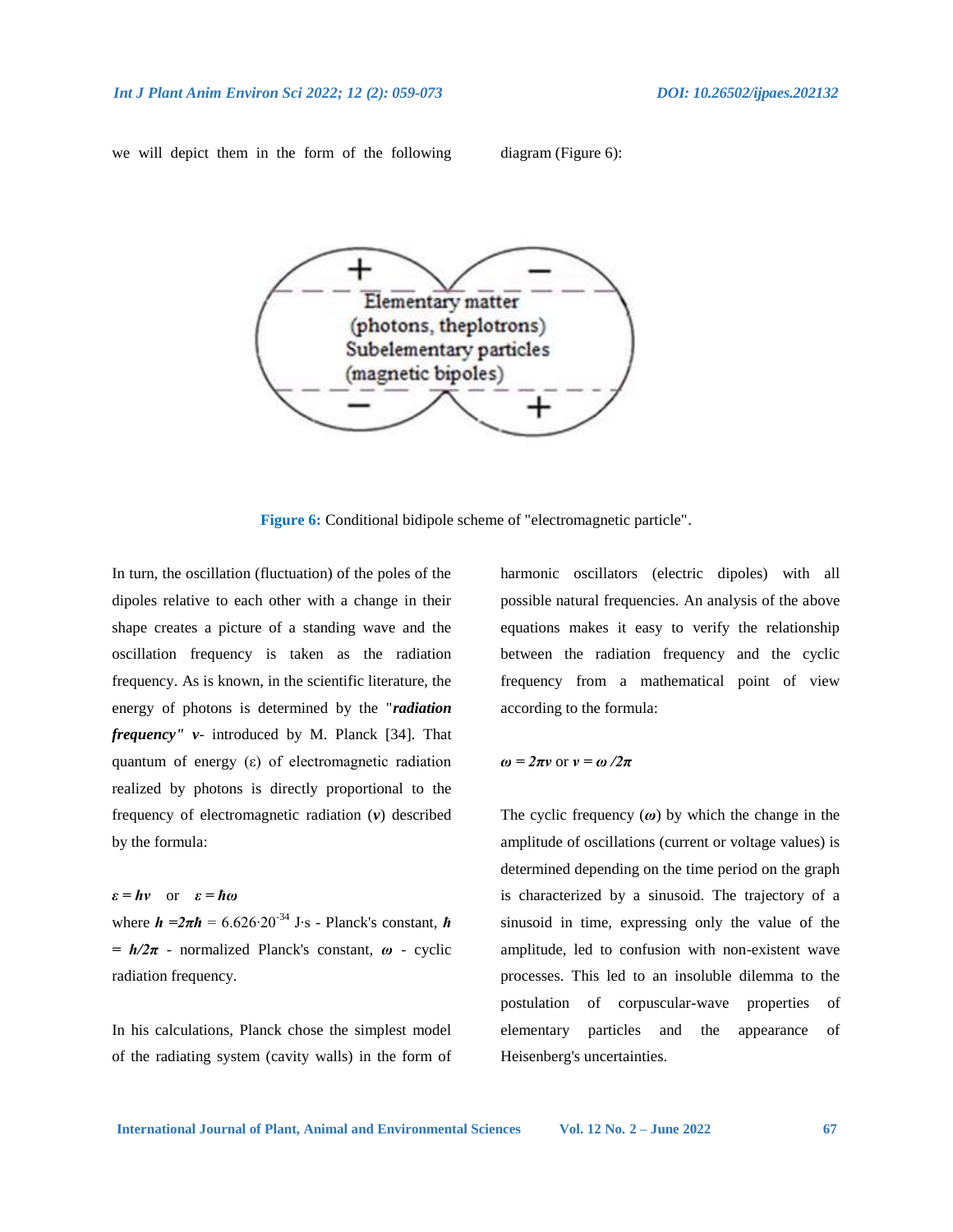It is well known that a wave is a process, movement (a trajectory of the movement of matters) and to characterize the same material subject by corpuscularwave properties requires a detailed consideration of the state of its constituent components. In this regard, the most appropriate solution to the dilemma is to accept the presence of an "electromagnetic particle" in the atomic - molecular structure of substances. In the structure of atoms, "electromagnetic particles" through the vortex motions of "magnetic bipoles" creates a spin effect of electrons, nuclei and determines the magnetic moment. Energy manifestations in the form of heat, light and others in chemical, biochemical, electrical and other processes are forms of energy transfer through the movement of "electromagnetic particles". The temperature value characterizing the degree of heating of the system is directly proportional to the frequency of fluctuations (frequency of oscillations of the amplitude of the standing wave) of "electromagnetic particles" previously called "theplotrons" by us according to the formula [35]:

# *T = 0.959∙10-11∙v,*

where  $\nu$  is the frequency of fluctuations of "electromagnetic particles",  $s^{-1}$ ;

*- 0.959∙10-11* temperature constant, degree∙s.

In reality, the "frequency of radiation" used in scientific literature is the "frequency of fluctuations" of elementary substances proportional to the temperature of the system, which determines their thermal equilibrium with the environment. It is the fluctuating motion of photons, which are also varieties of "electromagnetic particles", that brings clarity to the corpuscular (I. Newton) and wave (R. Hooke and H. Huygens) theories of the propagation of the sun's rays. In fact, the flow of fluctuating "electromagnetic particles" (a set of photons, "theplotrons" and other elementary particles) testifies to the validity of both views of scientists.

Thus, "electromagnetic particles" combining thermal, optical, magnetic and electrical properties directly forms combinations with nuclear - electronic structure and predetermines their nature of interaction. This manifests itself in the form of the entropy principle of structural and energy correspondence of the constituent elements of the system. For example, the flow of energy (the flow of photons, "theplotrons", magnetic bipoles, etc.) causes a change in the fluctuations of the "electromagnetic particles" of the local system, i.e., the system is unbalanced and nonequilibrium arises in comparison with its environment. And the interaction of the constituent elements between themselves and the environment under given conditions is determined by the state of "electromagnetic particles". In this case, the micro macroscopic state of the system as a whole is characterized by a change *in entropy according to the principle of structural - energy correspondence*. Here we come to one of the main conclusions of I. Prigogine: at all levels, whether it be the level of macroscopic, or at the microscopic level of fluctuations, the source of order is non-equilibrium. Disequilibrium is what generates "order out of chaos" [36]. In other words, the non-equilibrium state tends to equilibrium and, according to the entropy principle of structural-energy correspondence, the formation of ordered structures occurs in the system until the next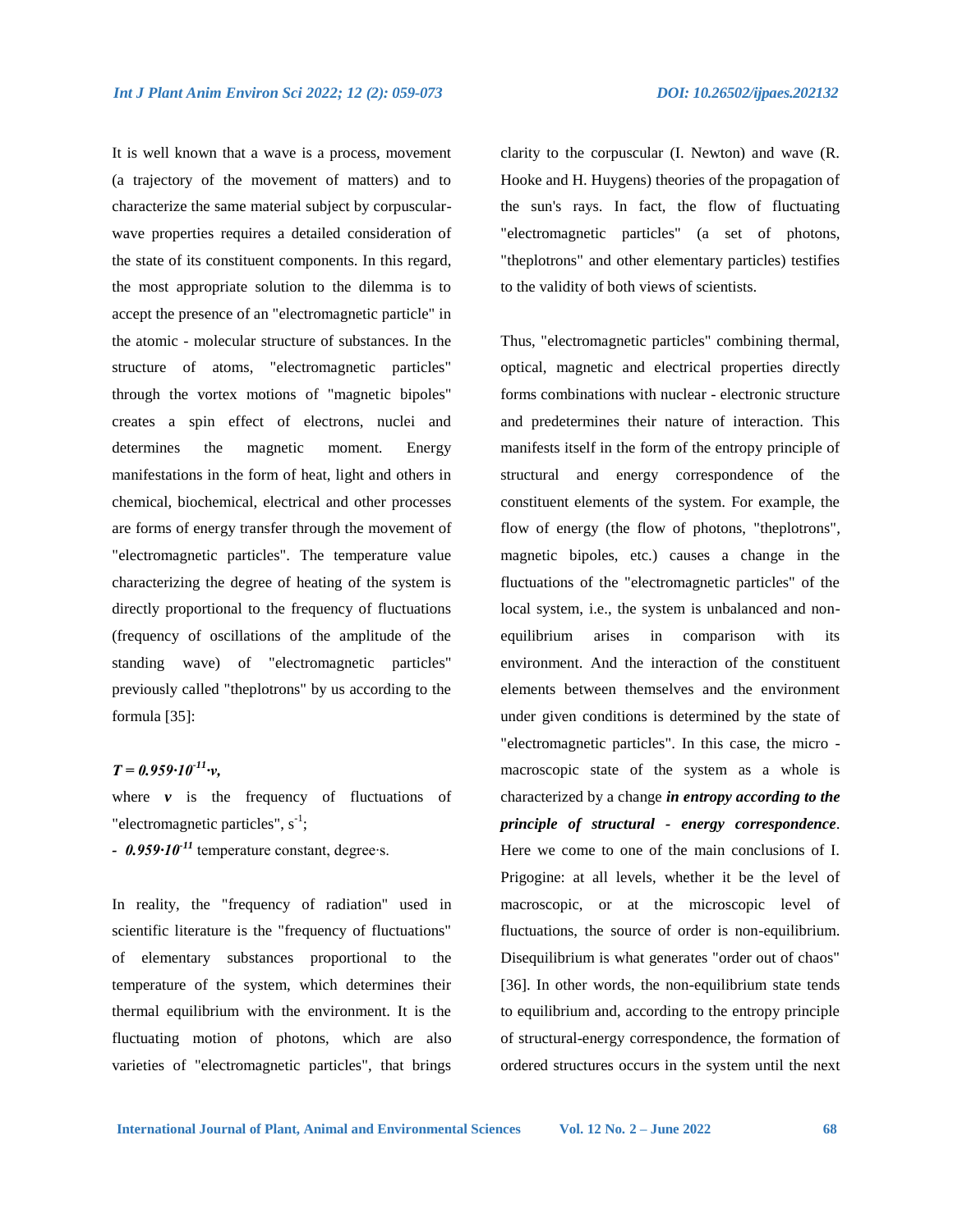change in the equilibrium state. It is thanks to the openness of the system that the circulation of matter in nature is determined, obeying the universal law of conservation of mass and transformation of energy. For example, the released water vapor from a boiling kettle condenses, giving off heat ("theplotrons") to the environment. Because of the non-equilibrium temperature, energy is transferred ("theplotrons") to the environment. An irreversible process takes place and the chaotically moving molecules of water vapor, according to the principle of entropy of structural and energy correspondence, predetermined by the state of the "electromagnetic particle", are ordered. Heating the condensed water again creates chaos and the process repeats. However, in [36] it is noted that in order for a system to be able not only to maintain, but also to create order out of chaos, it must certainly be open and have an influx of energy and matter from outside. According to the proposal of I. Prigogine, for open systems, the change in entropy *dS* over a time interval dt is considered as the sum of *deS* and *diS*:

# $dS = d_eS + d_iS$

Here  $d_e S$  is the entropy flux due to the environment, and diS is the internal entropy production due to diffusion, heat conduction, chemical reactions and other irreversible processes. According to the authors, the specific feature of this equation is that the second term, the term diS, which describes the production of entropy, is always positive, which reflects irreversible changes occurring within the system. In order to understand the expansion of the increment of entropy into the sum of two terms, the authors argue with the

involvement of the concept of energy. Denoting the energy increment over a short time interval *dt* through *dE*, they represent *dE* as the sum of the term  $d_eE$ , which describes the exchange of energy with the outside world, and the term  $d_iE$ , associated with the "internal production" of energy. We quote the author: ".. the law of conservation of energy states that energy is never "produced", but only transferred from one place to another. Therefore, the total increment of energy  $dE$  is reduced to  $d_eE^{\prime\prime}$ . In our opinion, the authors neglected the change in the internal energy of this system, which directly affects the "entropy production". The added energy excites the movement of the constituent elements of the system, causing non-equilibrium, especially the fluctuation of the "electromagnetic particles" involved in the chemical bond. And the further behavior of the system at the bifurcation points is not random, but depends on the state of "electromagnetic particles" combining electrical, magnetic, thermal, optical and other properties that predetermine the change in the state of the system according to the principle of entropy structural - energy correspondence. Knowledge of the complex characteristics of the change in the properties of "electromagnetic particles" in the future will open the possibility of regulating the direction of the process of the system and evaluating, according to the principle of entropy, the structural and energy correspondence of the constituent elements of the system. In our opinion, in the process of evolution of the Universe, according to the principle of entropy of structural and energy correspondence, hydrogen atoms or intermediate "fractals" were formed, shown in Figure 7.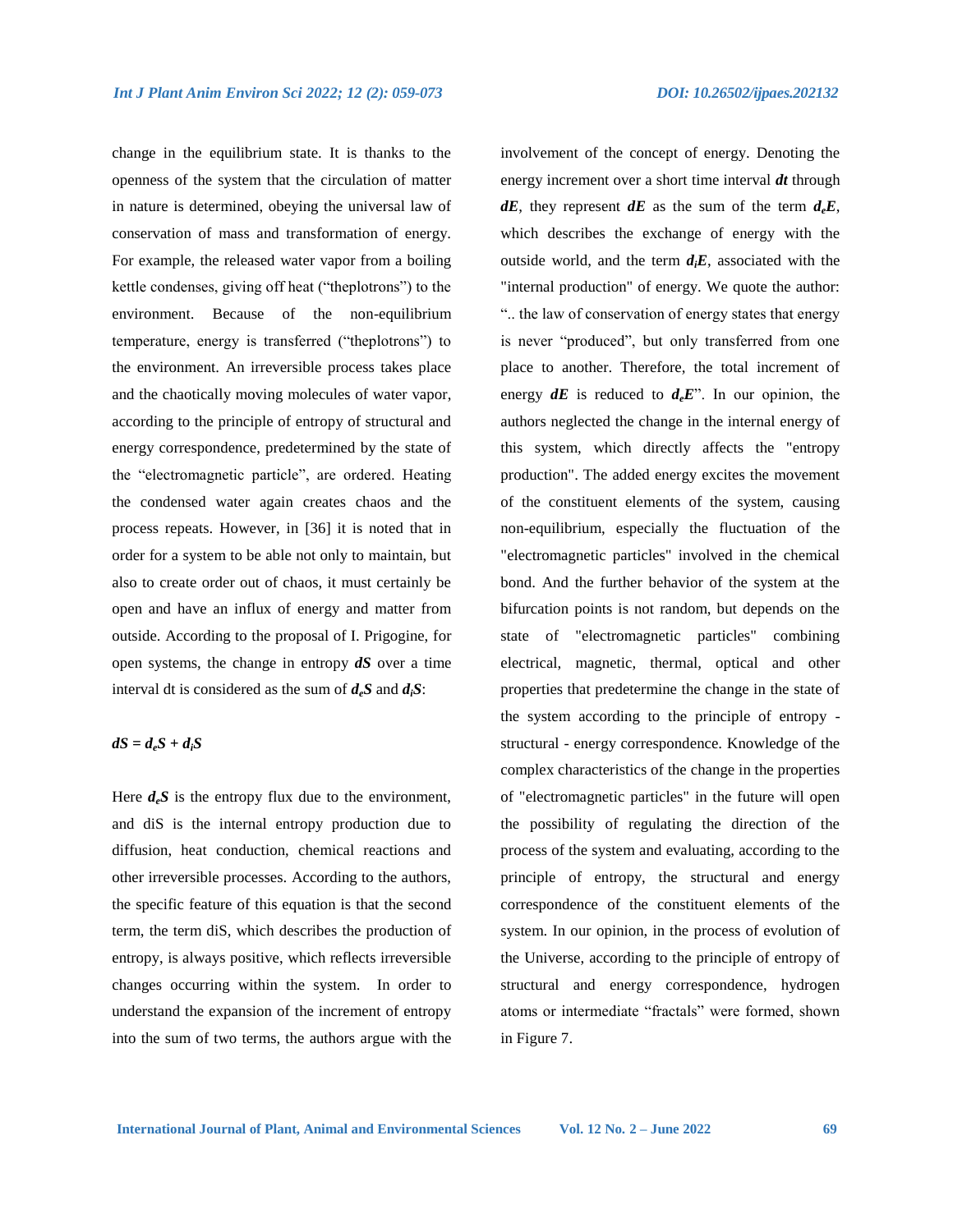

**Figure 7:** Configurations of combined "electromagnetic particles" with protons and electrons (possibly hydrogen atoms,molecules or "fractals").

In Figure 7, the *proton, electron* means *the interaction of their polar parts with the poles of the "electromagnetic particle" through their magnetic bipoles.* In turn, the approach and collision of two combined "electromagnetic particles" at a distance of  $\sim 2.10^{-18}$  m causes the interaction of protons with electrons with a sufficient force of  $1.15 \cdot 10^8$  N according to the equation:

*proton (p) + electron (e) + magnetic bipoles → Neutron(n).*

As a result of the interaction of elementary particles and subelementary matters, neutrons are formed. At the same time, according to the interaction stoichiometry, the sum of the masses of a proton and an electron is 1.00783 a.m.u., and 0.00083 a.m.u. is not enough for the formation of a neutron. The missing mass is replenished by the components of the "electromagnetic particles" and forming a combination of the *helium atom* (Figure 8).



**Figure 8:** Conditional diagram of the helium atom.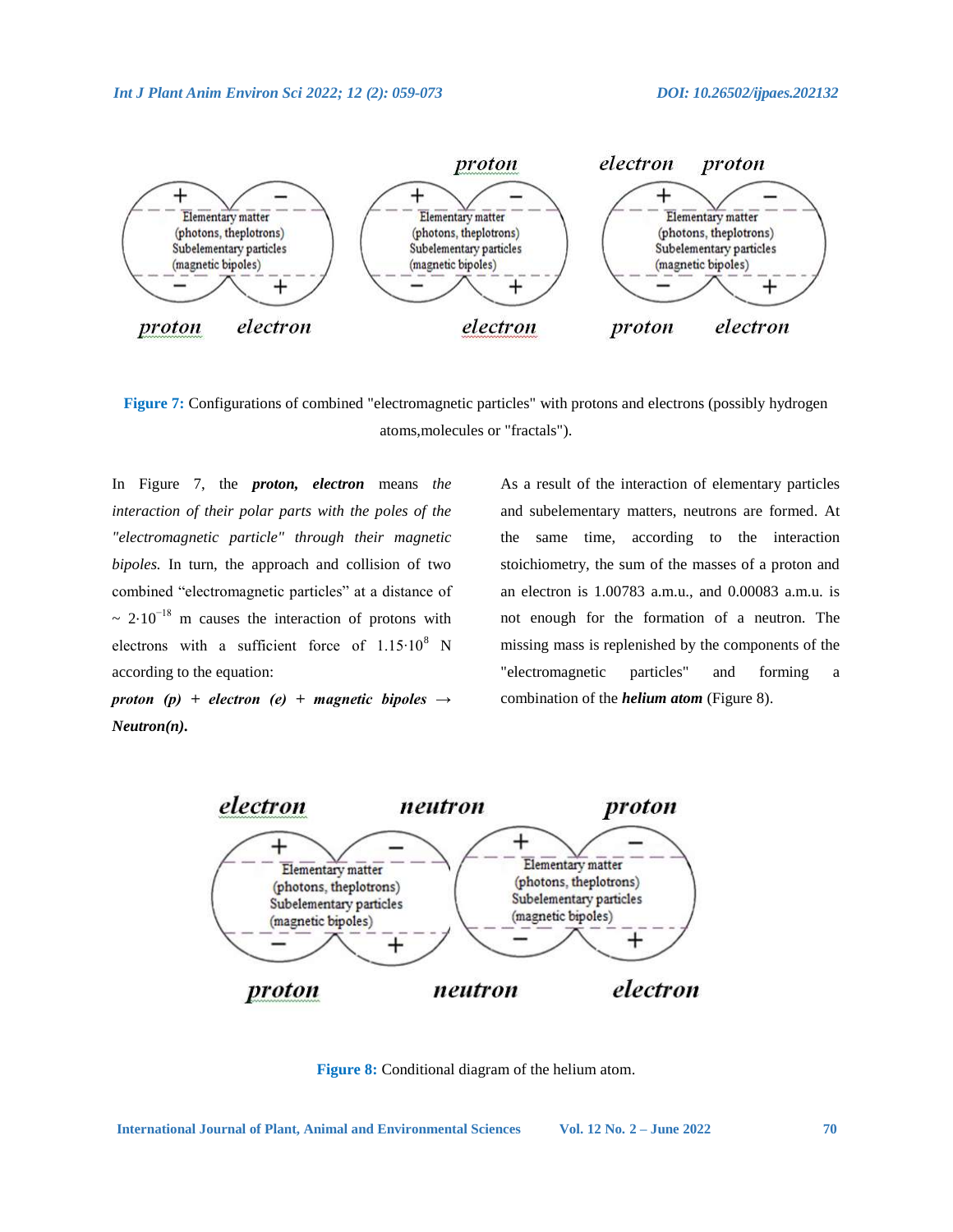At the same time, the bond strength of the constituent elementary particles increases. A clear example of this is the high value of the electron ionization potential of a helium atom with two neutrons, compared to hydrogen atoms and molecules, where there are no neutrons. According to the experimental data, the potential ionization energy of the helium atom (twice the sum of the first and second ionization potentials) is 15215 kJ/mol, and for the combined two hydrogen atoms this value is 5246 kJ/mol [3]. And the energy gain of 9969 kJ/mol for the helium atom is a direct result of the presence of neutrons in the system. If we assume that Figure 1c represents a hydrogen molecule, then the H-H bond breaking energy is 420 kJ/mol, and the ionization potential of molecular hydrogen is 1481 kJ/mol and compared to these values 15215 kJ/mol unequivocally indicates the role of neutrons in bond strengthening educated system. Based on the foregoing, the formation of atoms and atomic nuclei occurs by the *creator of Nature* under appropriate conditions from protons, electrons through "electromagnetic particles", where stable "chemical individuals" are formed.

## **3. Conclusion**

In the course of the evolution of the Universe during the annihilation of elementary particles and antiparticles (positrons - electrons, protons antiprotons, etc.) "subelementary dipoles and magnetic bipoles" are formed. The dipole structure of the formed subelementary matters allows us to conclude about the dipole structure of the elementary charges of the electron and positron. Bonds in the atomic structure of substances is carried out by means of "electromagnetic particles" formed from

"subelementary dipoles and magnetic bipoles". Electric and magnetic components of "electromagnetic particles", electron, proton and other elementary particles by fluctuation create a form of a standing wave and it taken as particle - wave dualism.

Fluctuating "electromagnetic particles" combining thermal, optic, magnetic and electrical properties determines the nature and direction of processes according to the entropy principle of the structuralenergy correspondence of the system.

### **References**

- 1. Tatevskiy VM. Atoms in Molecules and Quantum Mechanical interpretation of the Concepts of the Classical theory of Chemical structure.// News MoscowUniversity.ser.2, Chemistry 40 (1999): 75.
- 2. Sivukhin DV. General course of Physics. Thermodynamics and Molecular physics. DV Sivukhin M: Nauka 2 (1990): 591.
- 3. Gankin V, Yu, Gankin Yu V, How a Chemical bond is formed and Chemical reactions Proceed. ITH. Boston (1998).
- 4. Bader R. Atoms in Molecules. Quantum theory. M: Mir (2001): 532.
- 5. Glesston S, Atom. Atomic nucleus. Atomic Energy, trans. from English M (1961).
- 6. Vihman E. Quantum physics. M: Nauka (1974): 416.
- 7. Ya A. Ugay. General and Inorganic chemistry. Higher School, Moscow (1997): 527.
- 8. Sirotkin OS, Sirotkin RO. Chemistry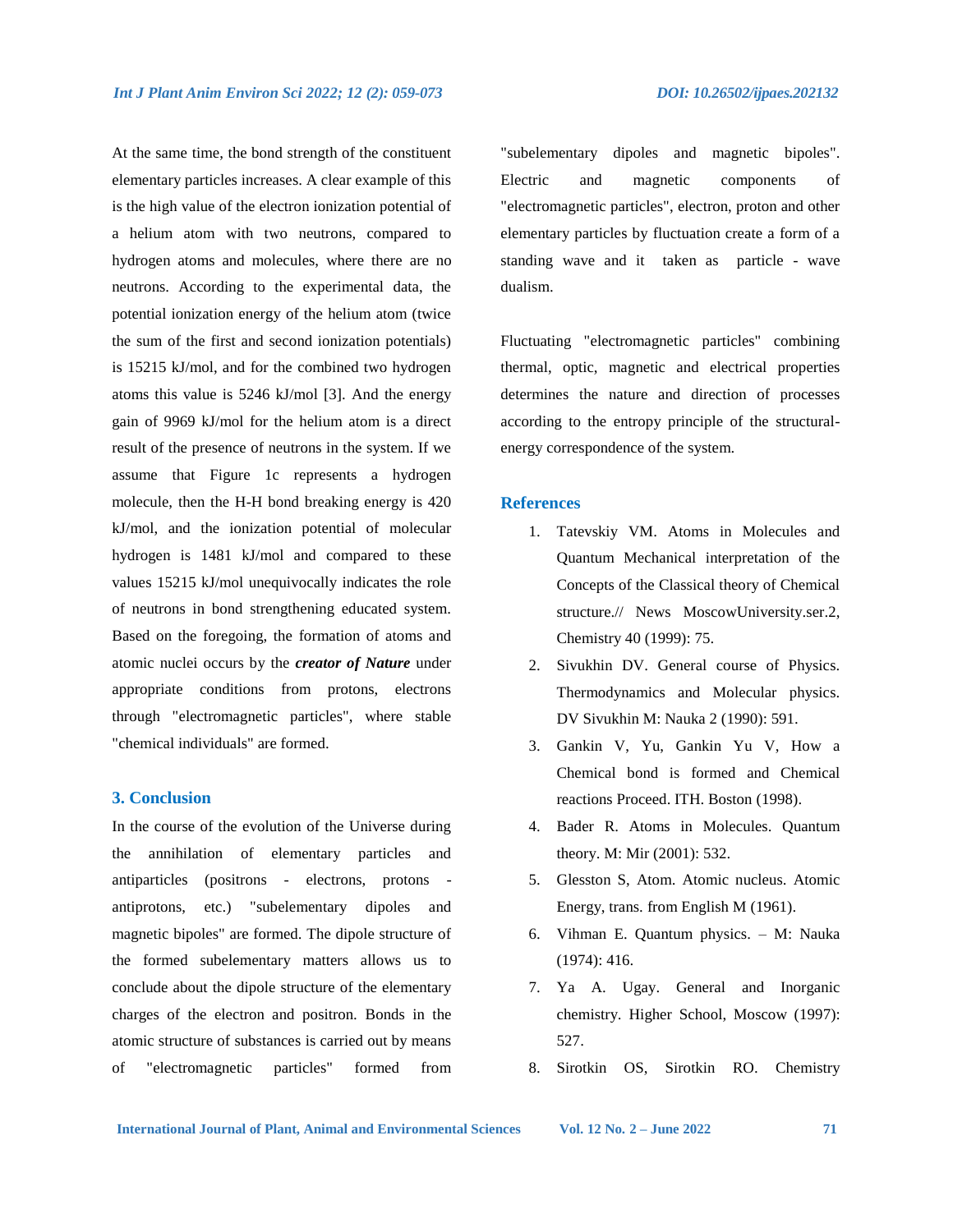(Fundamentals of Unified Chemistry). KNORUS, Moscow (2014): 264.

- 9. Pauling L. General Chemistry. Dover Publications, Inc., New York (1970): 992.
- 10. Brown TL, Chemistry the Central Science, 7th Ed., Prentice Hall, New Jersey (1997): 991.
- 11. Chang R. Chemistry, 6th Ed., McGraw Hill, New York (1998): 992.
- 12. Kelter P, Zumdahl S, Chemistry, 4th Ed., Houghton Miflin, Boston (1997): 453.
- 13. Utelbayev BT, Suleimenov EN, Utelbayeva A, et al. Role of Atomic-Molecular Formation in Chemistry. eBook. Theory and Applications of Chemistry 1 (2019): 88.
- 14. Feynman R, Layton R, Sands M. Electrodynamics. - Moscow: AST (2020): 352.
- 15. Bondarev VP. Concepts of Modern natural Science: Textbook for University students. - M.: Alfa-M (2003): 464.
- 16. The Magnetic field of the Electric current and the Magnetic induction.
- 17. Aleshkevich VA. University course of General physics. Electromagnetism. M.: Fizmatlit (2014): 404.
- 18. Bondarev BV. Course of General Physics. v. 2. Electromagnetism. Wave optics. The Quantum Physics. M: Higher School (2005): 438.
- 19. Tyurin Yu.I, Chernov IP, Kryuchkov Yu.Yu. Physics part 2. Electricity and Magnetism: Textbook for Technical Universities. - Tomsk: Publishing House of Tomsk University (2003): 738.
- 20. Electromagnetic field. Maxwell's theory Ency.info. > 455-elektromagnetic-poleteoriya of Maksvell.
- 21. Detlaf AA, Yavorsky BM. Course of Physics: Textbook for Technical colleges. - 4th ed., Rev. - M: Higher. School (2002): 718.
- 22. Trofimova TI. Physics course: Textbook. Allowance for universities. – Ed. 9th, revised and additional - M: Publishing Center Academy (2004): 560.
- 23. Irodov IE. Electromagnetism. Basic Laws. 5th edition - M: BINOM. Knowledge Laboratory (2006): 319.
- 24. Faraday M. Experimental research on electricity. T1.-M: Publishing House of the Academy of Sciences of the USSR (1947): 548.
- 25. https://ru.wikipedia.org/wiki/Energy
- 26. Utelbayev BT, Suleimenov EN, Utelbayeva AB. On the Transfer of Heat between Material objects.// Science and World.International Scientific Journal 1 (2015): 39-44.
- 27. Utelbayeva AB, Zhanabay N, Suleimenov EN, et al. Chemical bond and "Elementary substances" /Trends in the Development of Science and Education (2021): 47-56.
- 28. Electronic resource. Vyshinsky V. The Role of Photons in the Formation of the Properties of Matter.
- 29. Yavorsky BM. A Reference guide to Physics for Applicants to Universities and for Selfeducation. 4th ed., corrected. Yavorsky BM, Yu A Seleznev M. Nauka (1989): 576.